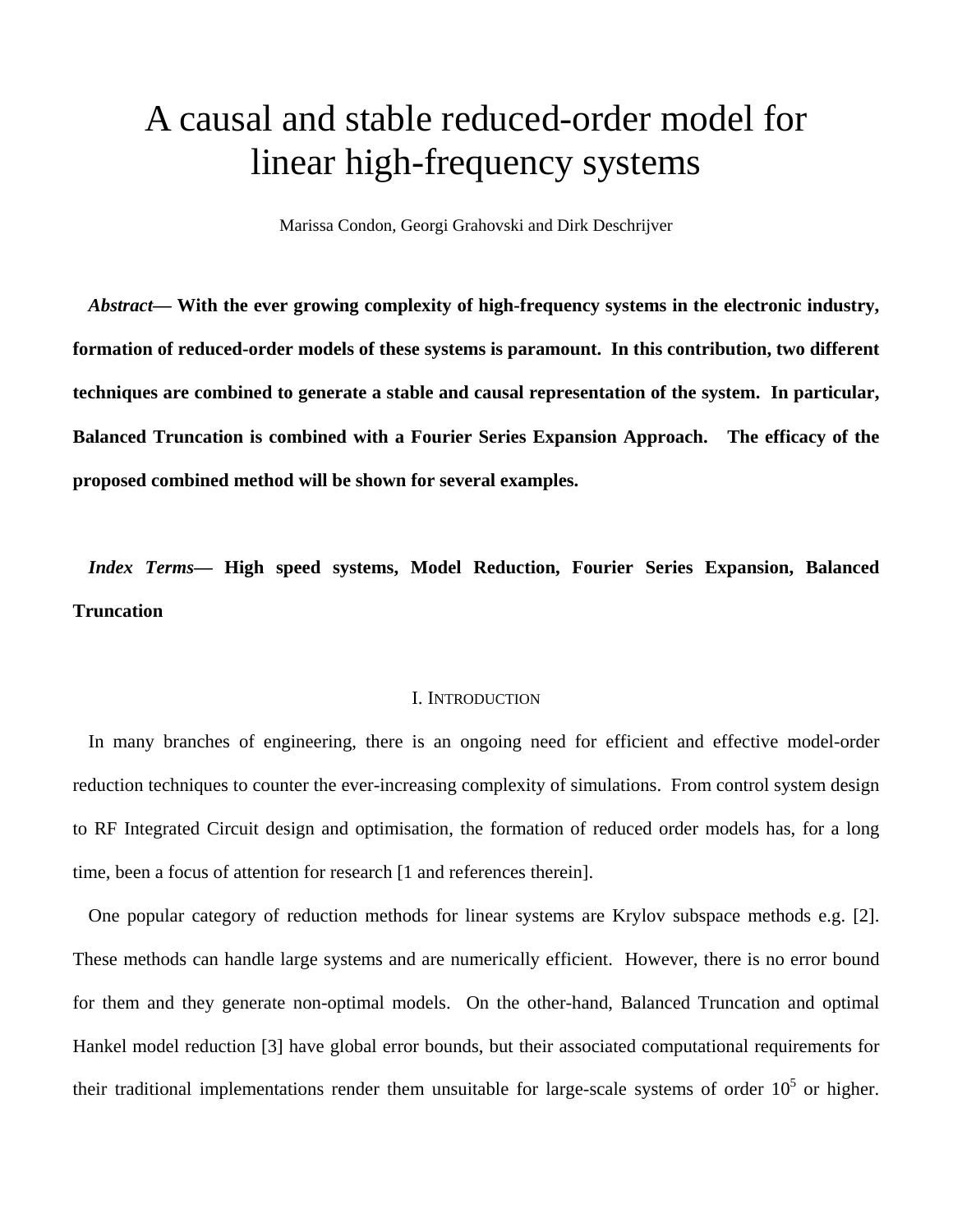Some recent work in relation to Balanced Truncation for large-scale sparse systems has been done by Gugercin and Li [4] and for parallel model reduction of systems up to the size of  $O(10^4)$  by Benner et al. [5].

In this paper, we address the combination of two methods – the first is based on a Fourier Series Expansion [6]. The full-size model is simulated (or measurements can be taken from the system if a physical representation is present) and an intermediate model is formed using the Fourier Series Expansion. Guaranteed stability and causality is assured with this model. The second stage of the technique is the application of standard Balanced Truncation [7] to further reduce the model and extract a compact model with a global error bound.

The proposed method is applied to two examples and results will highlight the efficiency and efficacy of the proposed method.

# II. FOURIER SERIES EXPANSION

The Fourier Series Expansion was first introduced in [6] and is summarized here for completeness. Consider a large-scale linear system. The goal is to determine a reduced-order model that can be used in subsequent design or analytical work. Let the system be described by a transfer function  $H(\omega)$  obtained from simulation of the full system. Suppose  $H(\omega)$  is nonzero for  $|\omega| \in [0, \omega_m]$  where  $\omega_m$  is assumed to be large, but finite. Also, assume  $H(\omega) = H^*(-\omega)$ . Then Re  $H(\omega)$  may be expanded in a Fourier series as follows, bearing in mind that it must be an even function of frequency.

$$
\operatorname{Re} H(\omega) = \sum_{k=0}^{\infty} a_k \cos k \widetilde{\omega}
$$
 (1)

where  $\tilde{\omega} = \pi \omega / \omega_m$ . The expression in (1) describes an even function, defined for  $\omega \in [-\omega_m, \omega_m]$  (i.e.  $\tilde{\omega} \in [-\pi, \pi]$ ). Assuming causality or to enforce causality, the expression for Im $H(\omega)$  may be obtained

-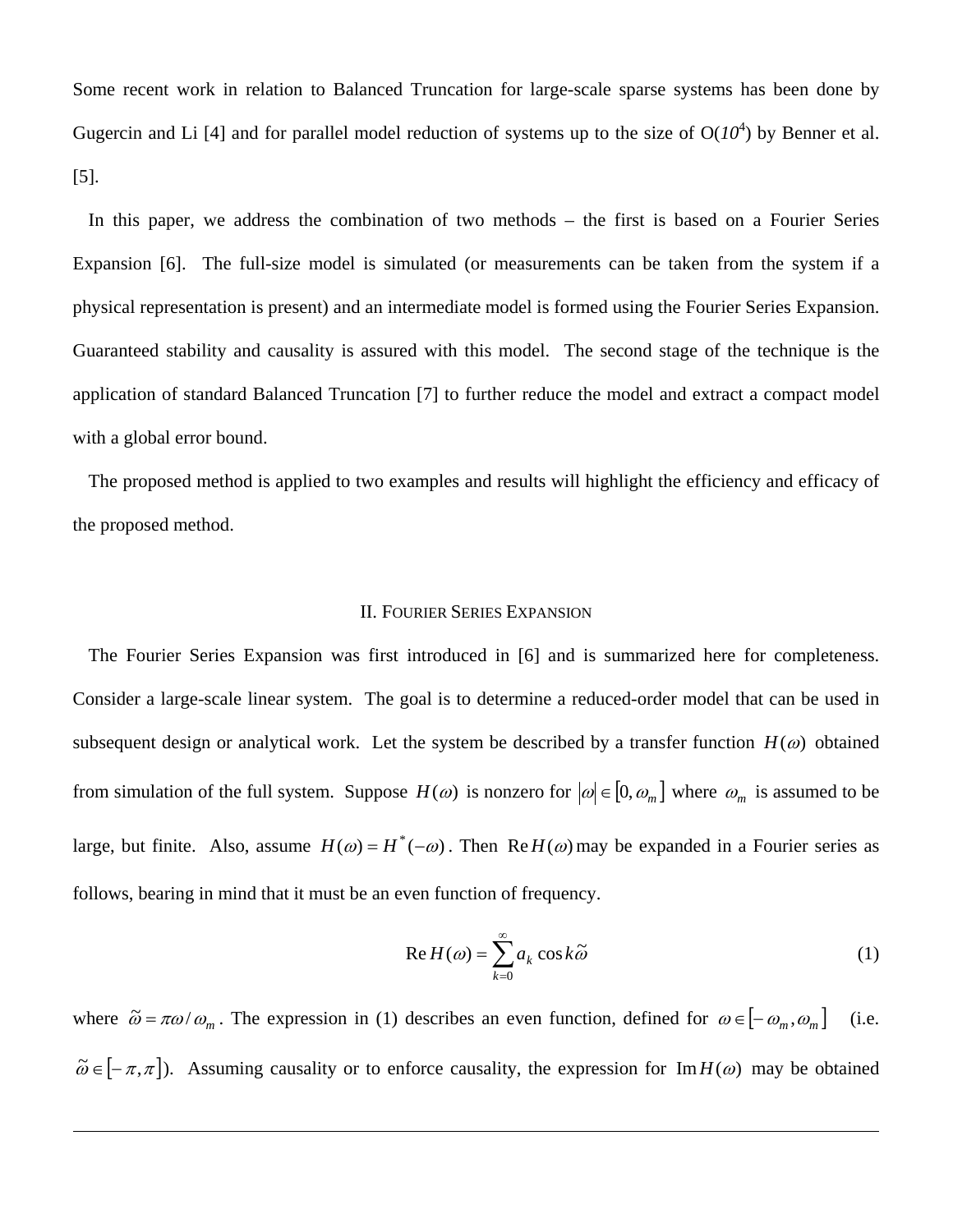from (1) via the Kramers-Kronig relations (Hilbert transform) [9], [10]:

$$
\operatorname{Im} H(\omega) = -\sum_{k=0}^{\infty} a_k \sin k \widetilde{\omega}
$$
 (2)

From (1) and (2), it follows that

$$
H(\omega) = \sum_{k=0}^{\infty} a_k e^{-jk\tilde{\omega}}
$$
 (3)

for  $\omega \in [-\omega_m, \omega_m]$ .

The representation of the output in the time-domain may be obtained by an Inverse Fourier Transform. The output caused by an (arbitrary) input  $x(t)$  defined for  $t>0$ , (i.e. input signal  $x(t)\theta(t)$  with Fourier image  $X(\omega)$  where  $\theta(t)$  is the unit step-function), is:

$$
y(t) = \frac{1}{2\pi} \int_{-\infty}^{\infty} e^{j\omega t} Y(\omega) d\omega
$$
  

$$
= \sum_{k=0}^{\infty} a_k \frac{1}{2\pi} \int_{-\infty}^{\infty} e^{j(t-\tilde{k})\omega} X(\omega) d\omega
$$
  

$$
= \sum_{k=0}^{\infty} a_k x(t - \tilde{k}) \theta(t - \tilde{k})
$$
 (4)

where  $\tilde{k} = \pi k / \omega_{\text{m}}$ .

Therefore, once the set of FSE coefficients  $\{a_k\}$  is obtained from the frequency-domain simulations (i.e. from (1)), then the response for an arbitrary input may be readily determined from (4).

To determine the set of FSE coefficients, let  $H(\omega)$  be obtained at a number of points,  $\omega_i$ :

$$
F_i^{(1)} = \text{Re}\,H(\omega_i), \quad i = 1, 2, \dots, N_1 \tag{5}
$$

$$
F_i^{(2)} = \text{Im}\,H(\omega_i), \quad i = 1, 2, ..., N_2
$$
 (6)

where  $N_1$  is the number of real parts of the data points and  $N_2$  is the number imaginary parts of the data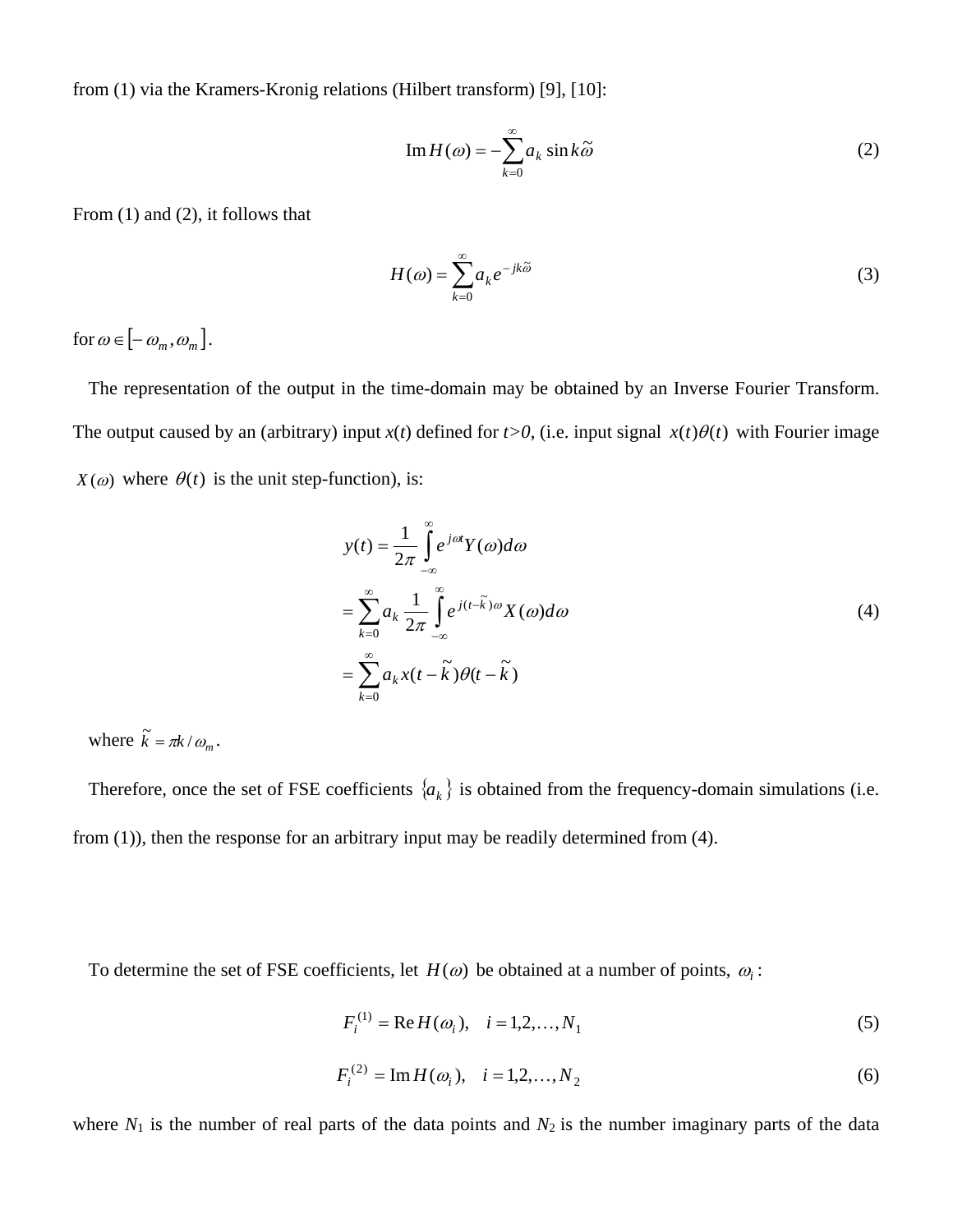points.

Then let *a* be the set of real coefficients  $a = \begin{bmatrix} a_0 & a_1 & \dots & a_N \end{bmatrix}^T$ .

Let  $M_{ik}^{(1)} = \cos k \tilde{\omega}_i$ ,  $M_{ik}^{(2)} = -\sin k \tilde{\omega}_i$  and  $\tilde{\omega}_i = \pi \omega_i / \omega_m$  where  $k=1,..,N$ .

Then from  $(1)$  and  $(2)$ :

$$
F^{(1)} = M^{(1)}a + E^{(1)}\tag{7}
$$

$$
F^{(2)} = M^{(2)}a + E^{(2)}
$$
\n(8)

 $E^{(1,2)}$  represent the errors that arise due to limiting the summation in (1)-(4) to a finite number of terms, *N*. (7) and (8) may be merged to yield:

$$
F = Ma + E \tag{10}
$$

with

$$
F = \begin{bmatrix} F^{(1)} \\ F^{(2)} \end{bmatrix}, \quad M = \begin{bmatrix} M^{(1)} \\ M^{(2)} \end{bmatrix}, \quad E = \begin{bmatrix} E^{(1)} \\ E^{(2)} \end{bmatrix}.
$$

and the minimal error,  $E<sup>T</sup>E$ , for (10) is achieved with:

$$
a = \left(M^T M\right)^{-1} M^T F \tag{11}
$$

#### III. FORMATION OF A REDUCED-ORDER STATE SPACE

Once the vector of coefficients *a* is found from (11), the next step is to convert this representation into an intermediate discrete-time state-space model. The approach employed follows from Gugercin and Willcox [11, 12]. However, in contrast to this work, they form an intermediate state-space model from the original state-space model using a Krylov technique for Fourier Model Reduction. If the sampling time *T* of the

intermediate discrete-time model is set as *m*  $T = \tilde{\omega} = \frac{\pi}{\omega_m}$ , then:

$$
H_{\text{int}}(z) = C_r (zI - A_r)^{-1} B_r + D_r
$$
 (12)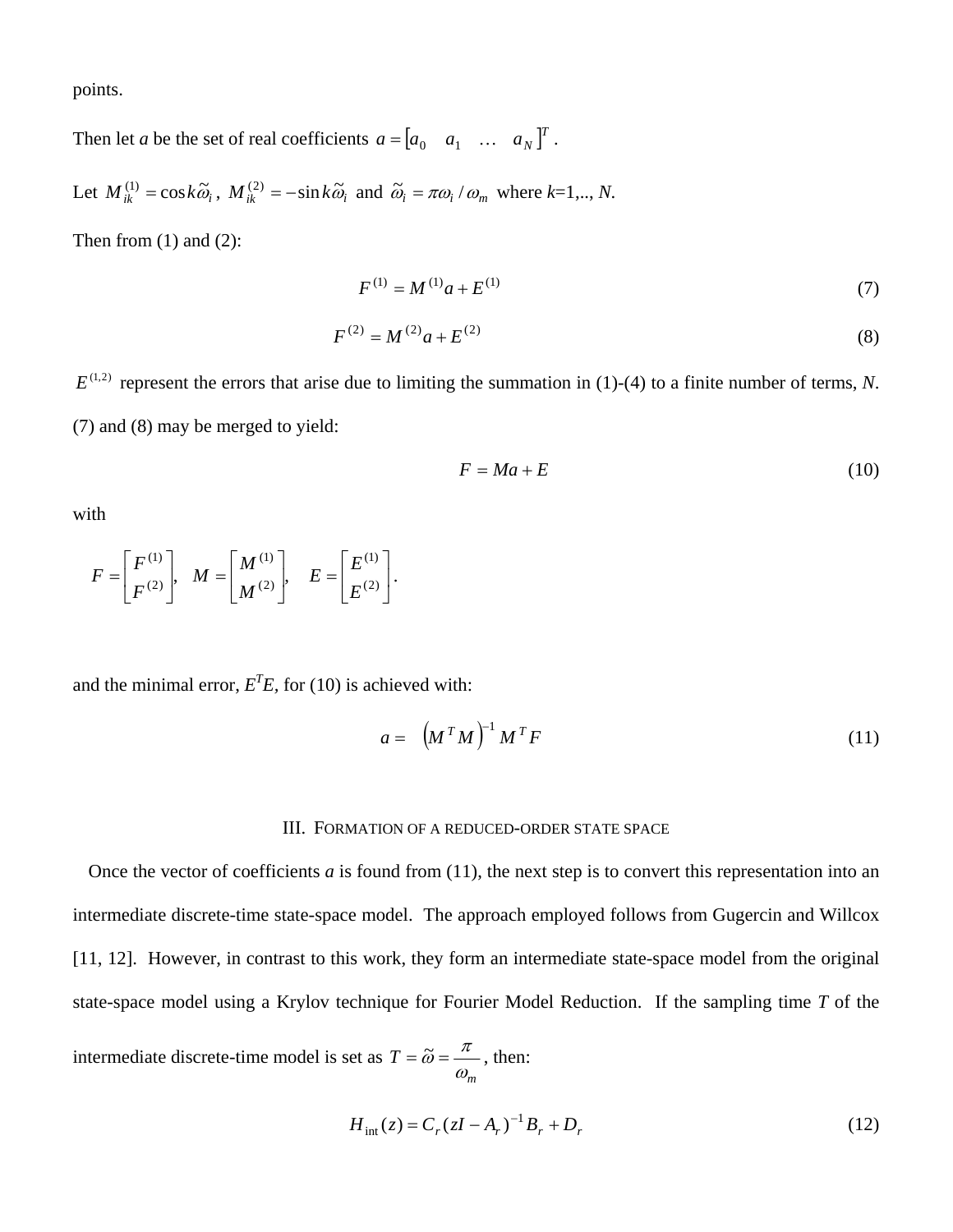Where:

$$
A_r = [e_2, e_3, \cdots, e_N, 0], B_r = [e_1], C_r = [a_1, a_2, \cdots, a_N], D_r = [a_0]
$$

 $e_i$  denotes the *i*th unit vector of  $R^N$  and 0 is a vector of zeros and  $a_i$  are the coefficients determined in (11).  $z = e^{j\omega T}$ .  $H_{int}$  is the transfer function of the intermediate reduced system. Because the state-space model in (12) is derived from a Fourier Series representation of the linear system, it is guaranteed to be stable. However, the Fourier Series representation may contain redundant information so this is why at this point, Balanced Truncation may be applied to the representation in (12). Because of the form of (12), the Hankel matrix is known explicitly:

$$
\Gamma = \begin{bmatrix} a_1 & a_2 & \cdots & \cdots & a_N \\ a_2 & a_3 & \cdots & a_N & 0 \\ \vdots & & & & \vdots \\ a_N & 0 & \cdots & \cdots & 0 \end{bmatrix}
$$
 (13)

The first *k* singular vectors of Γ, corresponding to the *k* largest singular values  $\sigma_i$  of Γ, are used to determine a projection matrix  $V_k$ . The discrete-time reduced system is then formed as:

$$
\hat{x}(t+1) = \hat{A}\hat{x}(t) + \hat{B}u(t)
$$
  
\n
$$
\hat{y}(t) = \hat{C}\hat{x}(t) + \hat{D}u(t)
$$
\n(14)

where

$$
\hat{A} = V_k^T A_r V_k \hat{B} = V_k^T B_r \hat{C} = C_r V_k \hat{D} = D_r
$$

The superscript *T* denotes the transpose of a matrix. A continuous time reduced-order model can be formed using the inverse bilinear transform.

Note that use of Balanced Truncation yields the following expression for the error bound

$$
\left| H_{\text{int}} - \hat{H} \right|_{\infty} \le 2 \sum_{i=k+1}^{N} \sigma_i \tag{15}
$$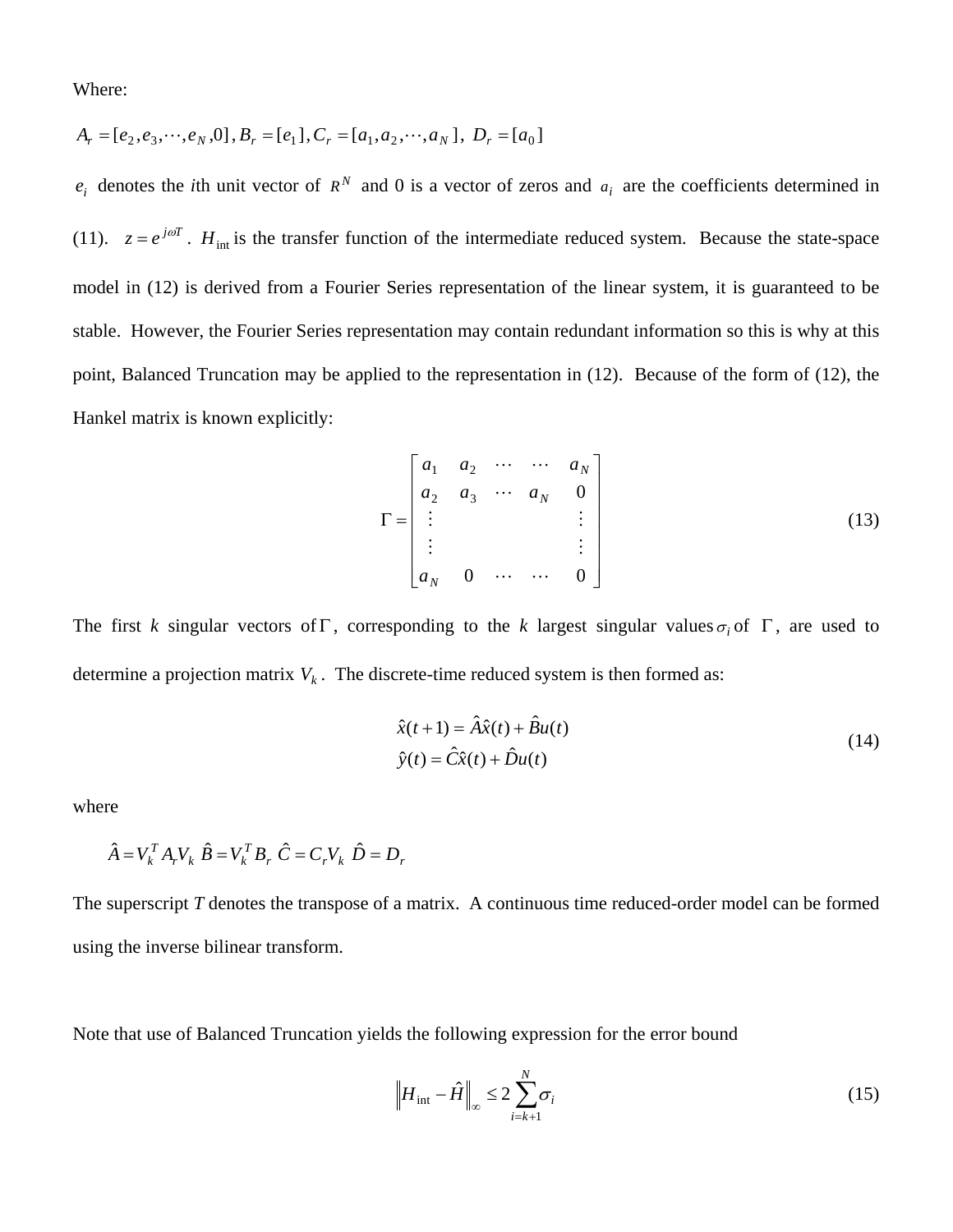$\hat{H}$  is the transfer function of the final reduced model.

# IV. EXAMPLES

The first example considered is that of the two symmetric coupled dispersive strip-lines as described in [8]. The reduction procedure in the previous sections is applied to measurements or simulations from the original complex system.

The red solid line in Fig. 1 shows the measured real part of the coefficient scattering  $S_{12}$  of the lossy coupled lines.



**Fig. 1** *Real (S12) –measured data (red solid lines), reduced model (blue dashed lines)*

The blue dashed line shows the corresponding result obtained with the proposed reduction method. The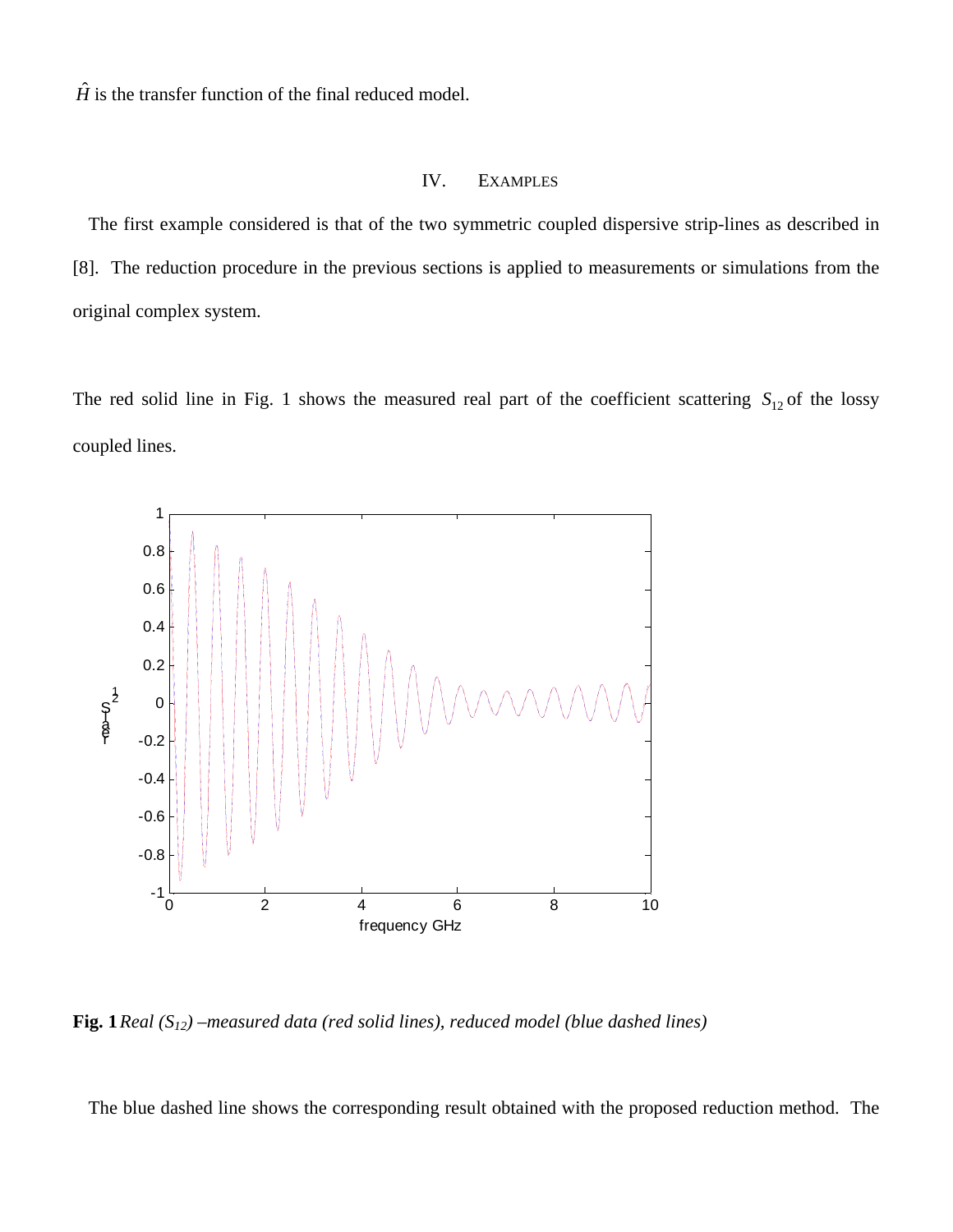size of the reduced model is determined by the number of singular vectors selected to form the projection matrix  $V_k$ . In our work, we select vectors corresponding to the singular values  $\sigma_k$  such that  $\sigma_k/\sigma_{\text{max}} >$  *value*.  $\sigma_{\text{max}}$  is the largest singular value and *value* is set by the user so as to achieve a certain level of accuracy. For our simulations for this example, *value=0.1.* As can be seen from the result in Fig. 1, a high degree of accuracy is obtained with a reduced-order state-space model of size *k=*29.

The second example taken is the sample interconnect network in Fig. 1 of [6].

The size of the reduced model is determined by selecting singular vectors to form the projection matrix  $V_k$  for which the corresponding singular values  $\sigma_k$  are such that  $\sigma_k/\sigma_{\text{max}} > 0.04$ .

Fig. 2 compares the transient output from a full model and that from the reduced-order model of size *k*=10 obtained with the method detailed above. As is evident, the result from the reduced model captures all of the essential behaviour.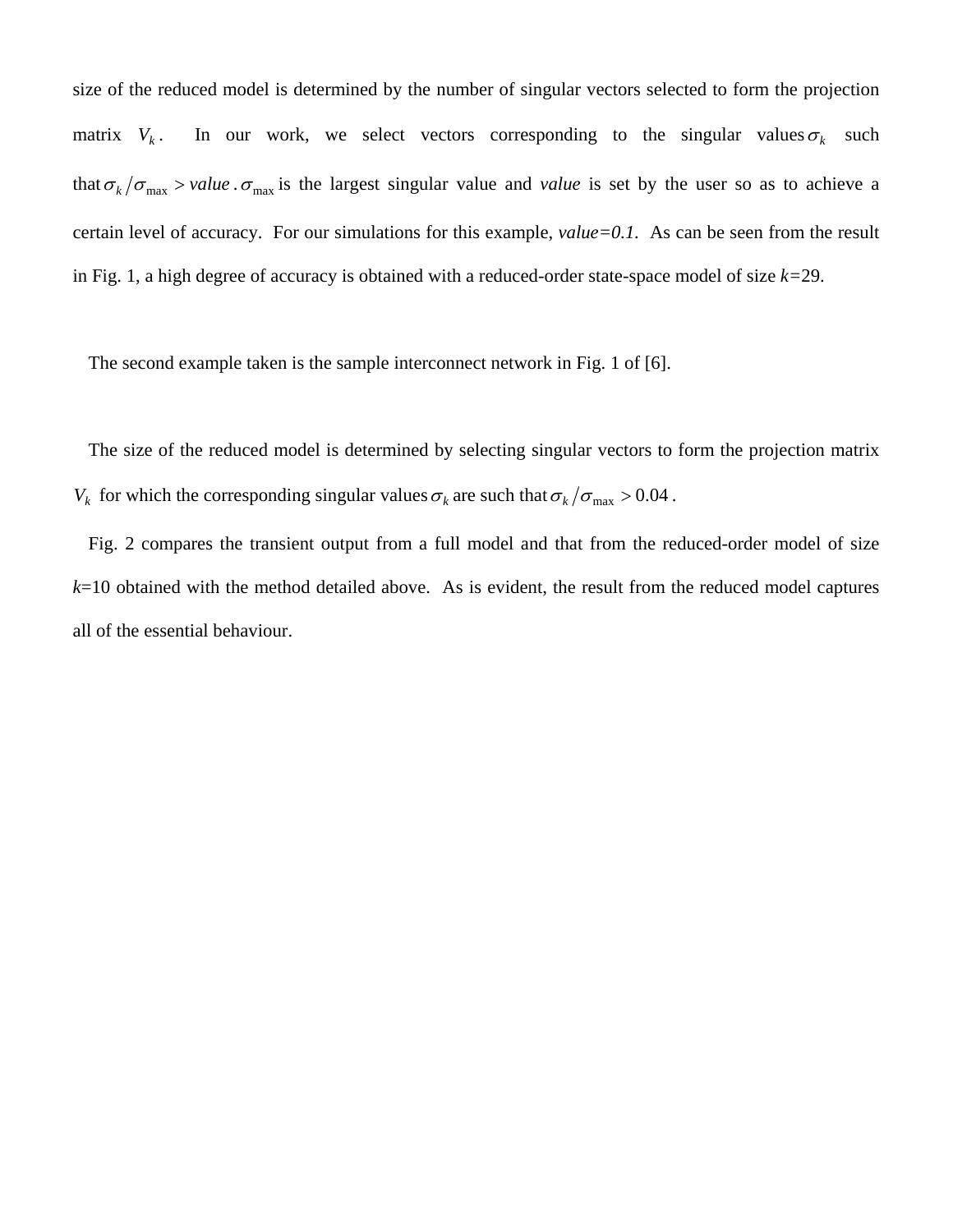

**Fig. 2***Transient results (input=black line) (red line='measured' output) (blue dashed line=output from reduced model)*

# V. CONCLUSIONS

The paper has proposed a two-stage method for forming a reduced-order model of large-scale systems. The method combines two techniques, a Fourier Series approach and Balanced Truncation. The method achieves a high degree of accuracy and eliminates any redundant information from the reduced model and thus improves on computational efficiency.

## ACKNOWLEDGMENT

This work is funded by Science Foundation Ireland.

## **REFERENCES**

**[1]** A. Antoulas: 'Approximation of Large-Scale Dynamical Systems, Advances in Design and Control DC-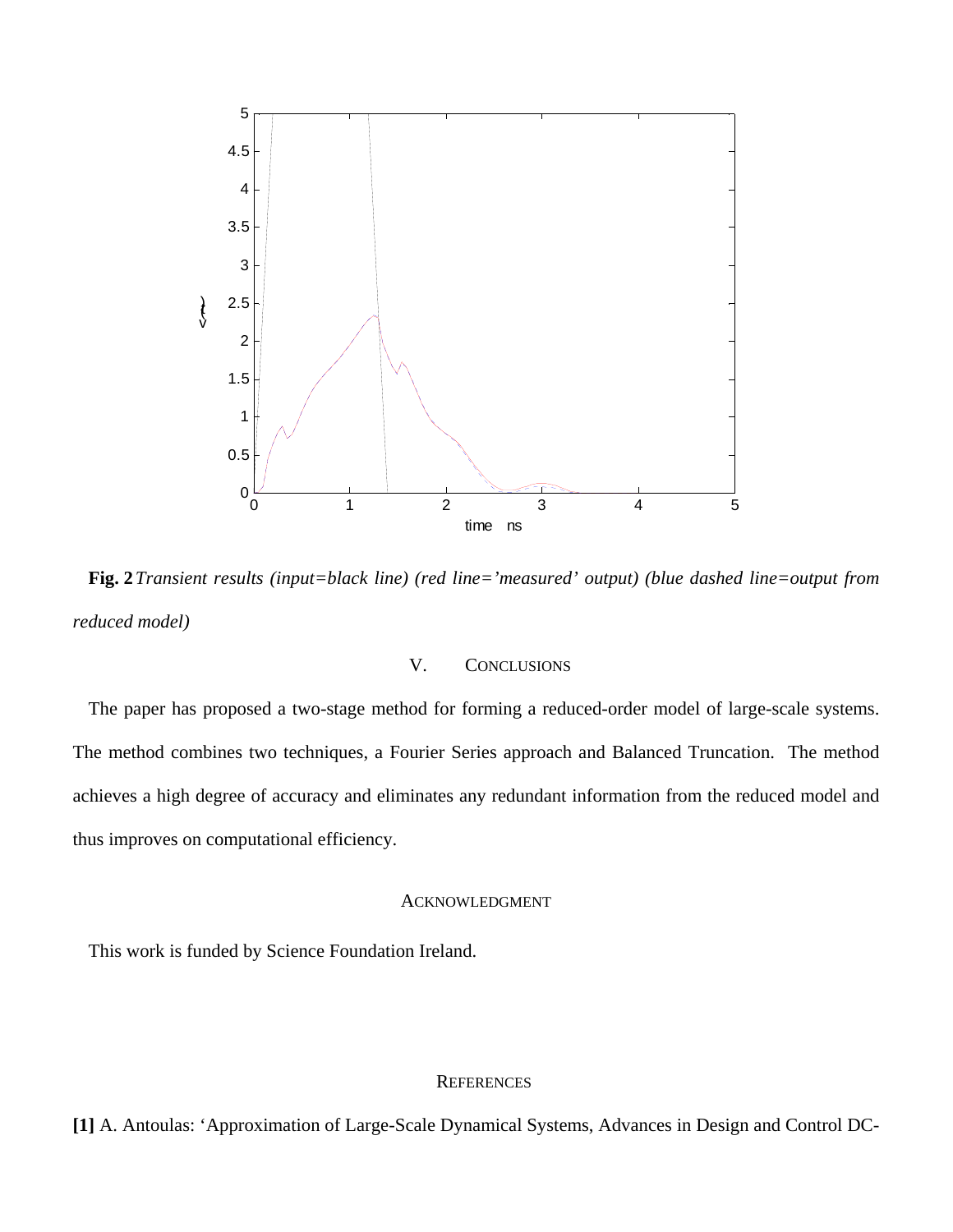06, SIAM, Philadephia, 2005

[2] E. Grimme, *Krylov Projection Methods for Model Reduction*, PhD Thesis, Co-ordinated-Science Laboratory, University of Illinois at Urbana Champaign, 1997

[3] K. Glover: 'All Optimal Hankel-norm Approximations of Linear Multivariable Systems and L-∞ error Bounds', *Int. Journal of Control*, Vol. 39, 1994, pp.1115-1193

[4] S. Gugercin and J. R. Li: 'Smith type methods for balanced truncation of large sparse systems', Chapter 2 of 'Dimension reduction of large-scale systems' *Proceedings of the Oberwolfach mini-workshop on dimension reduction*, Lecture Notes in Computational Science and Engineering, 2004

[5] P. Benner, E.S. Quintana-Ortí and G. Quintana-Ortí: 'State-space truncation methods for parallel model reduction of large-scale systems', *Parallel Computing*, 29:1701-1722, 2003

[6] M. Condon, R. Ivanov and C. Brennan: 'A causal model for linear RF systems developed from frequency domain measured data', *IEEE Trans. Circuits and Systems -II.* Vol. 52, No. 8, Aug. 2005, pp. 457-460

[7] B.C. Moore: 'Principal Component Analysis in linear system: controllability observability and model reduction', IEEE Trans on Automatic Control, Vol. AC-26, No. 1, 1981, PP.17-32

[8] D. Deschrijver, B. Haeeman and T. Dhaene: 'Orthonormal vector fitting: A robust macromodelling tool for rational approximation of frequency domain responses', *IEEE Transactions on Advanced Packaging*, Vol. 30, No. 2, May 2007, pp. 216-225

[9] J.D. Jackson: *Classical Electrodynamics*, 2nd ed. New York: Wiley, 1975.

[10] J.G. McDaniel: "Applications of the causality condition to acoustic reflections", *Proceedings of 1997 ASME Design Engineering Technical Conferences*, Sacramento, California, DETC97/VIB-4133, September 14-17, 1997.

[11] K. Willcox and A. Megretski: 'Fourier series for accurate stable reduced-order models in large-scale linear applications', *SIAM J. Sci. Comput.*, Vol. 26, No. 3, 2005, pp. 944-962

[12] S. Gugercin and K. Willcox: 'Krylov projection Framework for Fourier Model Reduction', preprint by